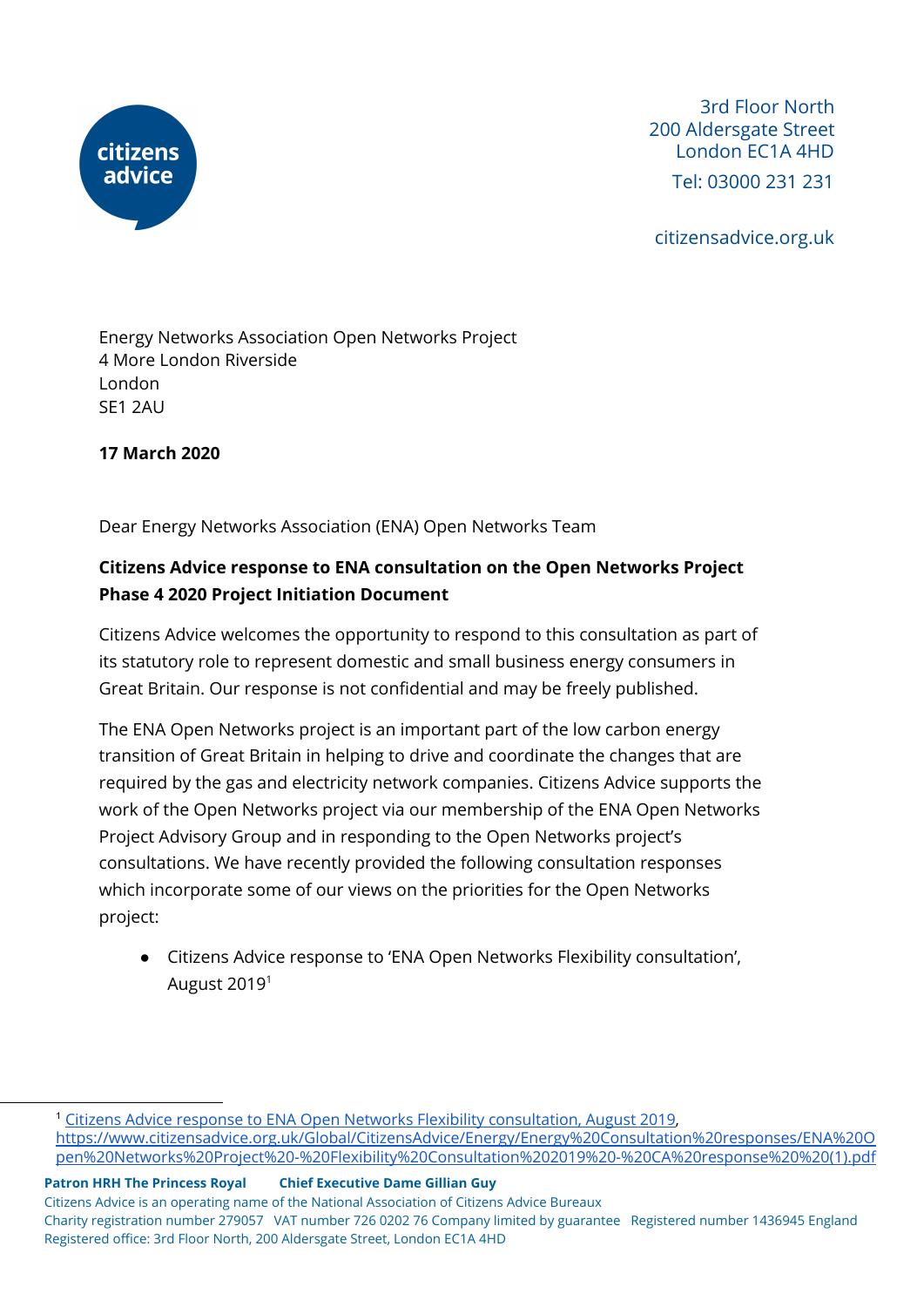● Citizens Advice response to 'ENA Open Networks Future Worlds consultation', May 2019 $2$ 

Other relevant consultation responses in the field of energy transition and Distribution System Operation (DSO) functions are given below. These also outline our view of priorities for the transition:

- Citizens Advice response to 'Ofgem Key enablers for DSO programme of work and the Long Term Development statement consultation', February 2020 3
- Citizens Advice response to 'Ofgem Position paper on Distribution System Operation: our approach and regulatory priorities', October 2019<sup>4</sup>
- Citizens Advice response to 'Ofgem Open Letter Consultation on approach to setting the next electricity price control (RIIO-ED2)', October 2019 5

We believe that it will be essential for the Open Networks project to be a fast-moving key player in the energy transition and will need to be closely aligned with the work being undertaken through the Energy Systems Transition team at Ofgem, especially in its development of DSO functions. In addition, the Open Networks project will need to respond rapidly to the needs of the Ofgem price control processes, both RIIO-2 (for the electricity and gas transmission, Electricity System Operator (ESO), and gas distribution sectors) and RIIO-ED2 (for the electricity distribution companies). ENA Open Networks project should additionally meet the requirements of the Department of Business, Energy and Industrial Strategy (BEIS).

<sup>2</sup> Citizens Advice response to ENA Open Networks Future Worlds [consultation,](https://www.citizensadvice.org.uk/Global/CitizensAdvice/Energy/Energy%20Consultation%20responses/ENA%20ONP%20-%20Future%20Worlds%20Impact%20Assessment%20-%20CA%20response.pdf) May 2019,

[https://www.citizensadvice.org.uk/Global/CitizensAdvice/Energy/Energy%20Consultation%20responses/ENA%20O](https://www.citizensadvice.org.uk/Global/CitizensAdvice/Energy/Energy%20Consultation%20responses/ENA%20ONP%20-%20Future%20Worlds%20Impact%20Assessment%20-%20CA%20response.pdf) [NP%20-%20Future%20Worlds%20Impact%20Assessment%20-%20CA%20response.pdf](https://www.citizensadvice.org.uk/Global/CitizensAdvice/Energy/Energy%20Consultation%20responses/ENA%20ONP%20-%20Future%20Worlds%20Impact%20Assessment%20-%20CA%20response.pdf)

Citizens Advice response to Ofgem Key enablers for DSO programme of work and the Long Term [Development](https://www.citizensadvice.org.uk/Global/CitizensAdvice/Energy/Energy%20Consultation%20responses/CA%20response%20-%20Ofgem%20Key%20enablers%20for%20DSO%20programme%20of%20work%20and%20the%20Long%20Term%20Development%20Statement.pdf) Statement [consultation,](https://www.citizensadvice.org.uk/Global/CitizensAdvice/Energy/Energy%20Consultation%20responses/CA%20response%20-%20Ofgem%20Key%20enablers%20for%20DSO%20programme%20of%20work%20and%20the%20Long%20Term%20Development%20Statement.pdf) February 2020,

[https://www.citizensadvice.org.uk/Global/CitizensAdvice/Energy/Energy%20Consultation%20responses/CA%20res](https://www.citizensadvice.org.uk/Global/CitizensAdvice/Energy/Energy%20Consultation%20responses/CA%20response%20-%20Ofgem%20Key%20enablers%20for%20DSO%20programme%20of%20work%20and%20the%20Long%20Term%20Development%20Statement.pdf) [ponse%20-%20Ofgem%20Key%20enablers%20for%20DSO%20programme%20of%20work%20and%20the%20Lon](https://www.citizensadvice.org.uk/Global/CitizensAdvice/Energy/Energy%20Consultation%20responses/CA%20response%20-%20Ofgem%20Key%20enablers%20for%20DSO%20programme%20of%20work%20and%20the%20Long%20Term%20Development%20Statement.pdf) [g%20Term%20Development%20Statement.pdf](https://www.citizensadvice.org.uk/Global/CitizensAdvice/Energy/Energy%20Consultation%20responses/CA%20response%20-%20Ofgem%20Key%20enablers%20for%20DSO%20programme%20of%20work%20and%20the%20Long%20Term%20Development%20Statement.pdf)

<sup>4</sup> Citizens Advice response to Ofgem Position paper on [Distribution](https://www.citizensadvice.org.uk/Global/CitizensAdvice/Energy/Energy%20Consultation%20responses/Ofgem%20Position%20paper%20on%20Distribution%20System%20Operation_%20our%20approach%20and%20regulatory%20priorities%20Oct%202019%20-%20CA%20response%20%20(1).pdf) System Operation: our approach and [regulatory](https://www.citizensadvice.org.uk/Global/CitizensAdvice/Energy/Energy%20Consultation%20responses/Ofgem%20Position%20paper%20on%20Distribution%20System%20Operation_%20our%20approach%20and%20regulatory%20priorities%20Oct%202019%20-%20CA%20response%20%20(1).pdf) priorities, October 2019,

[https://www.citizensadvice.org.uk/Global/CitizensAdvice/Energy/Energy%20Consultation%20responses/Ofgem%2](https://www.citizensadvice.org.uk/Global/CitizensAdvice/Energy/Energy%20Consultation%20responses/Ofgem%20Position%20paper%20on%20Distribution%20System%20Operation_%20our%20approach%20and%20regulatory%20priorities%20Oct%202019%20-%20CA%20response%20%20(1).pdf) [0Position%20paper%20on%20Distribution%20System%20Operation\\_%20our%20approach%20and%20regulatory](https://www.citizensadvice.org.uk/Global/CitizensAdvice/Energy/Energy%20Consultation%20responses/Ofgem%20Position%20paper%20on%20Distribution%20System%20Operation_%20our%20approach%20and%20regulatory%20priorities%20Oct%202019%20-%20CA%20response%20%20(1).pdf) [%20priorities%20Oct%202019%20-%20CA%20response%20%20\(1\).pdf](https://www.citizensadvice.org.uk/Global/CitizensAdvice/Energy/Energy%20Consultation%20responses/Ofgem%20Position%20paper%20on%20Distribution%20System%20Operation_%20our%20approach%20and%20regulatory%20priorities%20Oct%202019%20-%20CA%20response%20%20(1).pdf)

<sup>5</sup> Citizens Advice response to Ofgem Open Letter [Consultation](https://www.citizensadvice.org.uk/Global/CitizensAdvice/Energy/Energy%20Consultation%20responses/Ofgem%20Open%20Letter%20Consultation%20ED2%20October%202019%20-%20CA%20response%20%20(7).pdf) on approach to setting the next electricity price control [\(RIIO-ED2\),](https://www.citizensadvice.org.uk/Global/CitizensAdvice/Energy/Energy%20Consultation%20responses/Ofgem%20Open%20Letter%20Consultation%20ED2%20October%202019%20-%20CA%20response%20%20(7).pdf) October 2019,

[https://www.citizensadvice.org.uk/Global/CitizensAdvice/Energy/Energy%20Consultation%20responses/Ofgem%2](https://www.citizensadvice.org.uk/Global/CitizensAdvice/Energy/Energy%20Consultation%20responses/Ofgem%20Open%20Letter%20Consultation%20ED2%20October%202019%20-%20CA%20response%20%20(7).pdf) [0Open%20Letter%20Consultation%20ED2%20October%202019%20-%20CA%20response%20%20\(7\).pdf](https://www.citizensadvice.org.uk/Global/CitizensAdvice/Energy/Energy%20Consultation%20responses/Ofgem%20Open%20Letter%20Consultation%20ED2%20October%202019%20-%20CA%20response%20%20(7).pdf)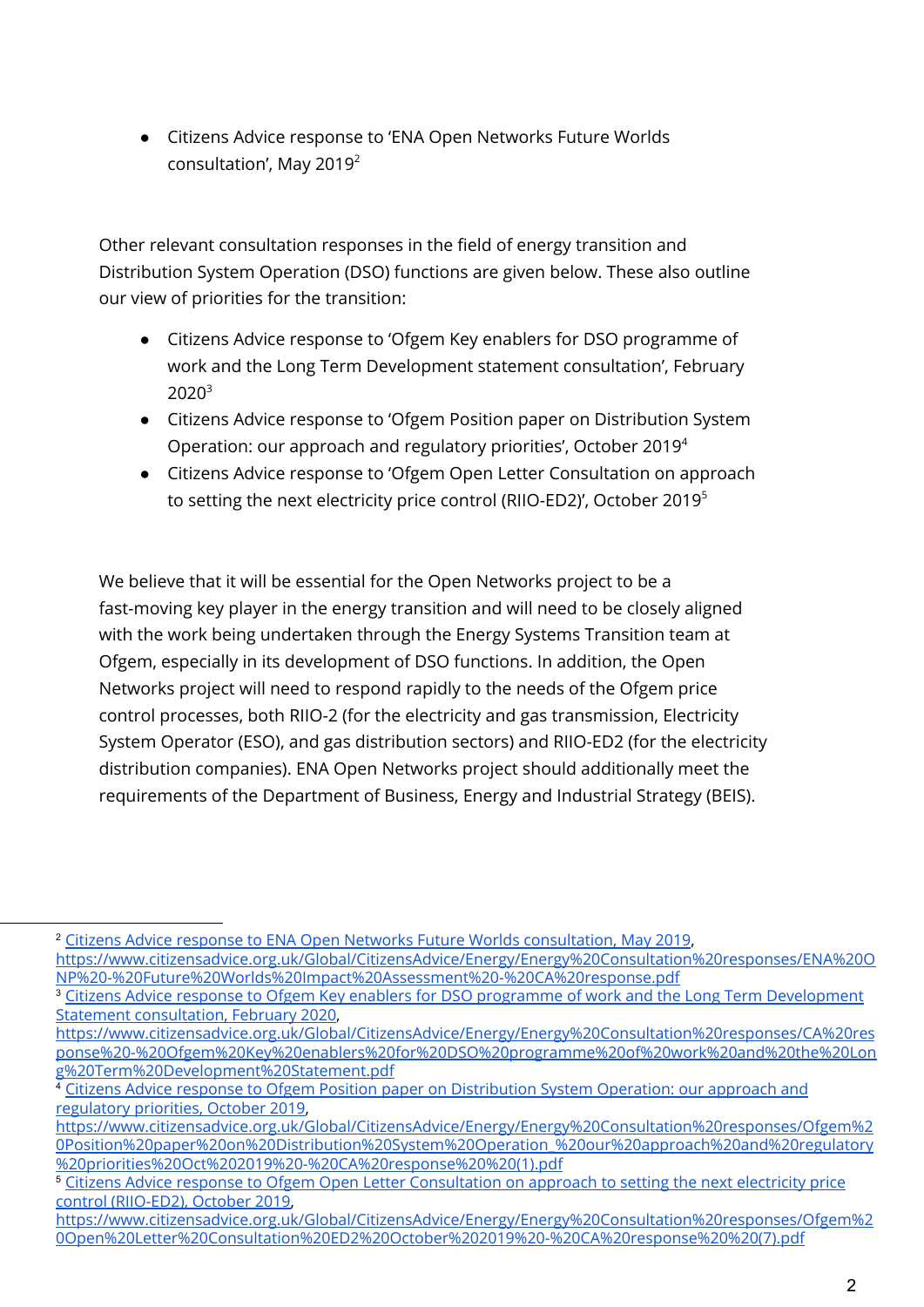We note that the ENA Open Networks project follows a least regrets policy as recommended by the joint Ofgem/BEIS Open Letter of July 2019 (addressed to the ENA Open Networks project). We strongly welcome action that follows a no, or least regrets pathway to progress the rapid development of deep flexibility markets, to encourage development of whole systems solutions, and to ensure the lowest possible cost energy transition for the consumer.

We support the Open Network project's continuing aims to be transparent in its processes and its ongoing workstream development, and in ensuring wide stakeholder input.

We further recommend that the Open Networks project prioritises:

- The identification and mitigation of impacts of transition on consumers in vulnerable circumstances. At present, those in vulnerable circumstances or who face increased difficulty in participating in the future net zero world do not appear to be fully incorporated within the work of the Open Networks project. For instance, it was not possible to identify references to 'vulnerable' or 'vulnerability' within the Project Initiation Document. It is important to include considerations of those in vulnerable circumstances to ensure that services or products are designed with all consumers in mind and no-one is left behind in the transition. The Centre for Sustainable Energy 'Smart and Fair' project<sup>6</sup> may be useful to assist the Open Networks project in identifying barriers for people in the transition, the possible distributional impacts on different groups of consumers, and to formulate solutions. See also the recent Citizens Advice published research, 'Zero Sum: How to prioritise consumer protections to ensure that nobody is left behind on the path to net zero".
- Ensuring that retail market arrangements relating to flexibility are also considered and addressed by the Open Networks project. The Project Initiation Document (page 10) notes that a key Ofgem priority for flexibility relates to ensuring appropriate retail market arrangements so that all consumers can benefit from a more flexible energy system, and are protected as befits an essential service. The Open Networks project states on the same page that it is excluding addressing the issue of retail market arrangements from its scope. We believe that the Open Networks project, which has a wide and early perspective on the transition, is in a valuable position to be able to identify potential retail market barriers and potential impacts on those in vulnerable circumstances. The Open Networks project

<sup>6</sup> Centre for [Sustainable](https://www.cse.org.uk/news/view/2359) Energy, 'Smart and Fair' project, June 2019, <https://www.cse.org.uk/news/view/2359> <sup>7</sup> [Citizens](https://www.citizensadvice.org.uk/Global/CitizensAdvice/Energy/Energy%20Consultation%20responses/Zero%20sum%20(2).pdf) Advice, 'Zero Sum', January 2020,

[https://www.citizensadvice.org.uk/Global/CitizensAdvice/Energy/Energy%20Consultation%20responses/Zer](https://www.citizensadvice.org.uk/Global/CitizensAdvice/Energy/Energy%20Consultation%20responses/Zero%20sum%20(2).pdf) [o%20sum%20\(2\).pdf](https://www.citizensadvice.org.uk/Global/CitizensAdvice/Energy/Energy%20Consultation%20responses/Zero%20sum%20(2).pdf)